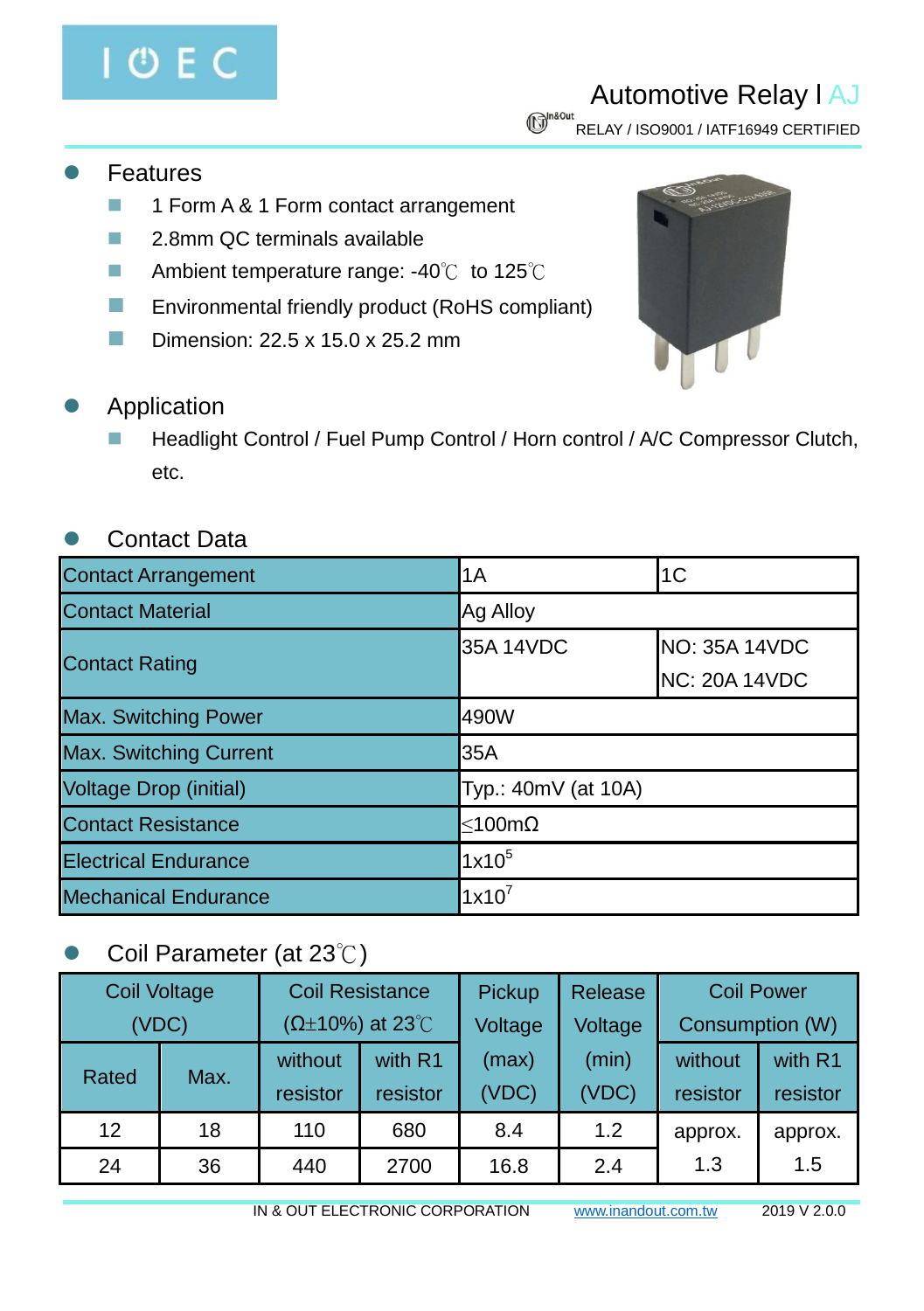Automotive Relay l AJ

**C**<sup>In80ut</sup> RELAY / ISO9001 / IATF16949 CERTIFIED

#### **•** Operation Condition

| <b>Insulation Resistance</b> |                                 | 100MΩ min (at 500VDC)             |  |  |  |
|------------------------------|---------------------------------|-----------------------------------|--|--|--|
| <b>Dielectric</b>            | <b>Between Contacts</b>         | 500VAC, 50Hz/60Hz 1 min.          |  |  |  |
| Strength                     | <b>Between Contact and Coil</b> | 500VAC, 50Hz/60Hz 1 min.          |  |  |  |
| <b>Shock</b>                 | <b>Operating Extremes</b>       | 10G Min.                          |  |  |  |
| Resistance                   | Damage Limits                   | 100G Min.                         |  |  |  |
| <b>Vibration Resistance</b>  |                                 | 10~55Hz double amplitude 1.5mm    |  |  |  |
| <b>Ambient Temperature</b>   |                                 | $-40-125^{\circ}$ C (no freezing) |  |  |  |
| <b>Operate Time</b>          |                                 | $\leq$ 10ms                       |  |  |  |
| <b>Release Time</b>          |                                 | $\leq$ 10ms                       |  |  |  |
| Weight                       |                                 | Approx. 19.6g                     |  |  |  |

#### Ordering Information

|                     |                                                        |                  | <b>AJ</b> | $-12D$ | R. | -A | -S | (XXX) |
|---------------------|--------------------------------------------------------|------------------|-----------|--------|----|----|----|-------|
| <b>Model</b>        |                                                        |                  |           |        |    |    |    |       |
| <b>Coil Voltage</b> | 12: 12VDC 24: 24VDC                                    |                  |           |        |    |    |    |       |
|                     | <b>Nil: Standard</b>                                   |                  |           |        |    |    |    |       |
| <b>Paralleled</b>   | R: with resistor(680 $\Omega$ 12V) (2700 $\Omega$ 24V) |                  |           |        |    |    |    |       |
| <b>Component</b>    | <b>D1:</b> with diode(the diode anode on #85 terminal) |                  |           |        |    |    |    |       |
|                     | <b>D2:</b> with diode(the diode anode on #86 terminal) |                  |           |        |    |    |    |       |
| <b>Contact</b>      |                                                        |                  |           |        |    |    |    |       |
| <b>Arrangement</b>  | A: 1 Form A $C: 1$ Form C                              |                  |           |        |    |    |    |       |
| <b>Construction</b> | <b>Nil:</b> Flux tight                                 | <b>S: Sealed</b> |           |        |    |    |    |       |
| <b>Special Code</b> | <b>Nil:</b> Standard XXX: Customer special requirement |                  |           |        |    |    |    |       |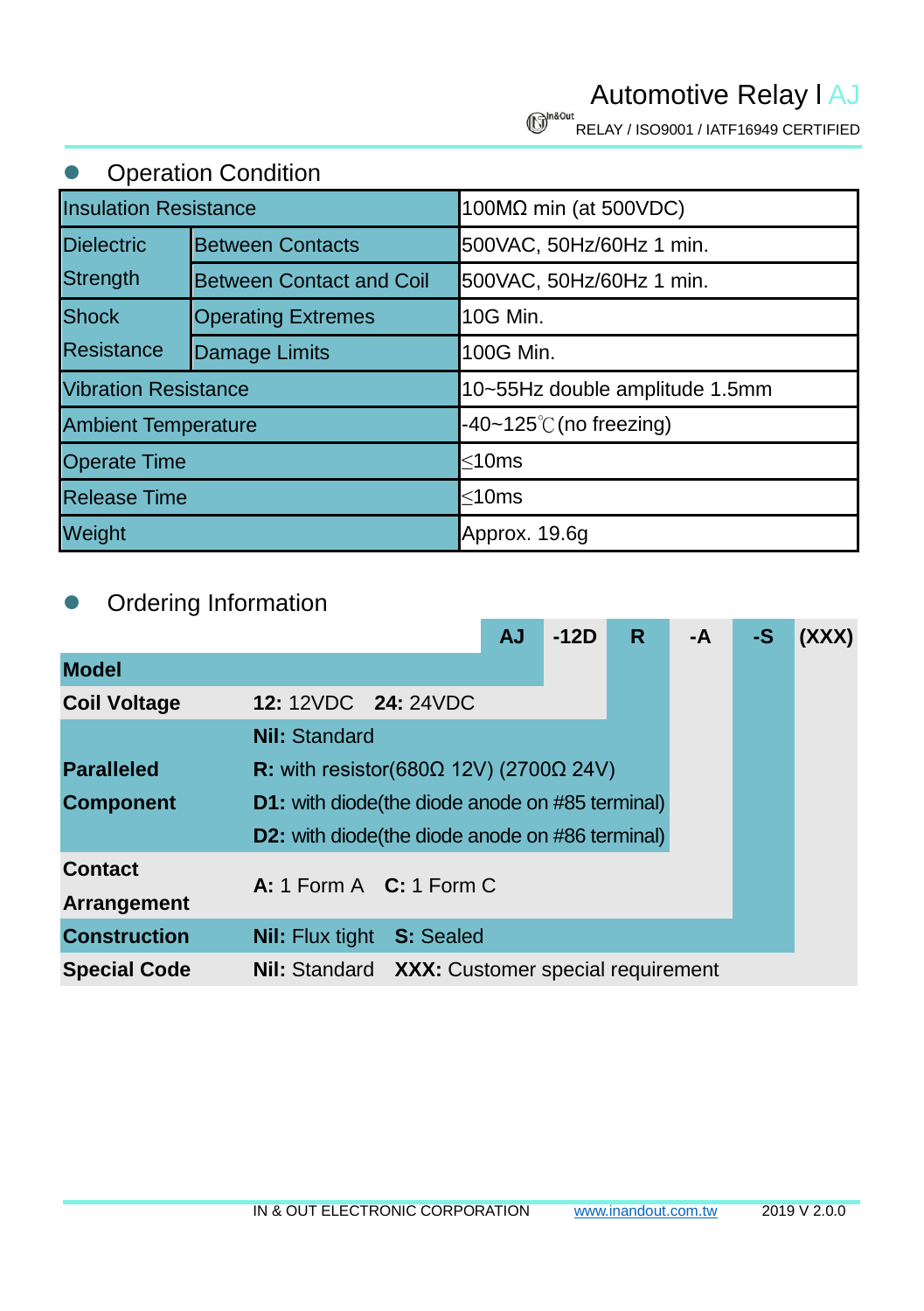Dimensions (UNIT: mm) Outline Dimensions **Mounting** (Bottom views)





Wiring Diagram (Bottom views)



### Engineering Data



- Remark: 1) In case of no tolerance shown in outline dimension: outline dimension ≤1mm, tolerance should be ±0.2mm; outline dimension >1mm and ≤5mm, tolerance should be ±0.3mm; outline dimension >5mm, tolerance should be ±0.4mm.
	- 2) The tolerance without indicating for PCB layout is always ±0.1mm.